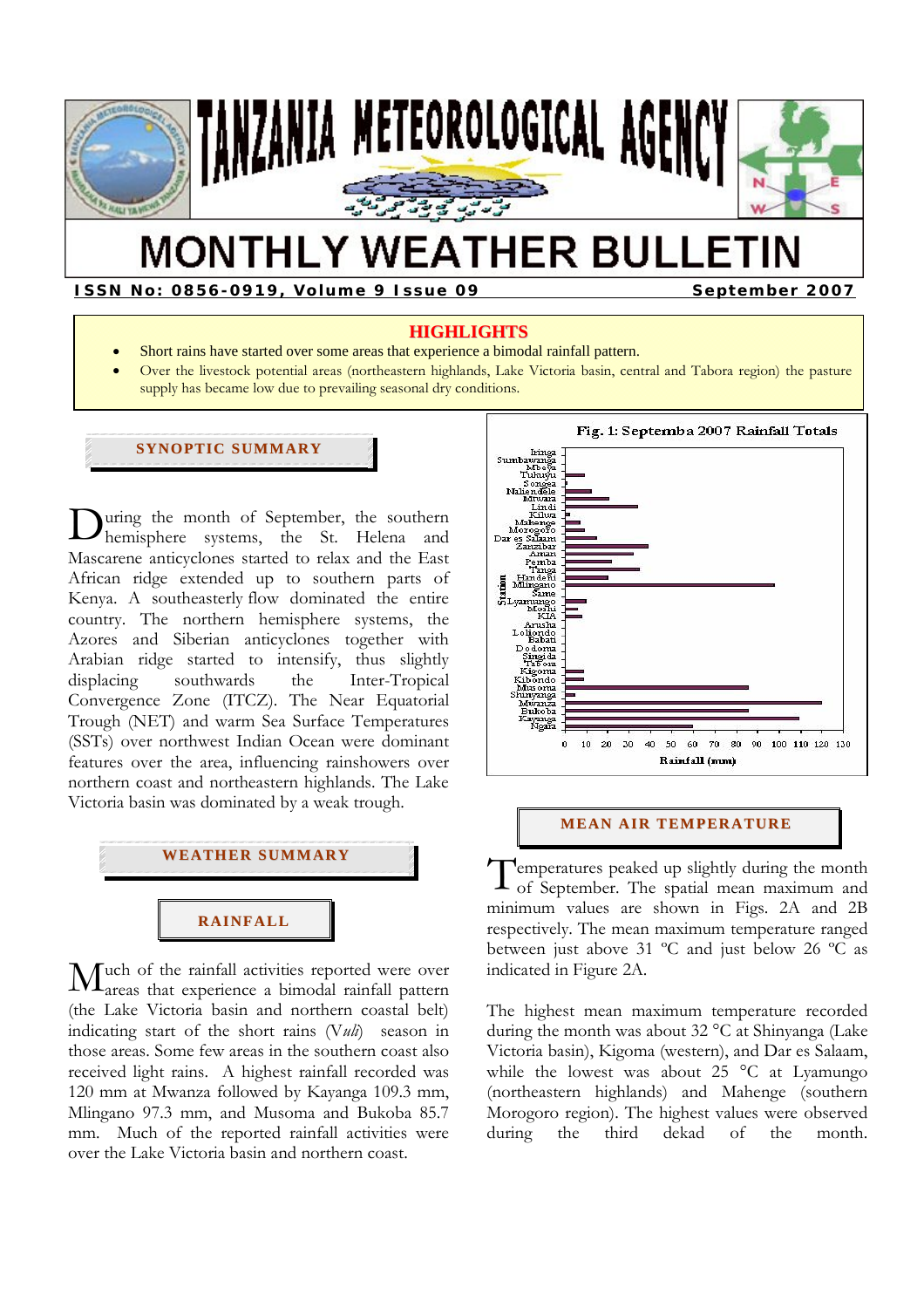

The highest 10-day maximum temperatures reported during the third dekad of the month was 34 °C at Shinyanga, followed by Tabora 33.5 °C and Kigoma 32.8 °C .



The mean minimum air temperatures ranged from just below 11 ºC to slightly above 23 ºC as shown in Fig. 2B. The lowest value of the mean minimum temperature recorded was about 10.6 °C at Mbeya, while the highest value was about 23.4 °C at Pemba. During the first dekad of September, Mbeya reported a 10-day mean minimum temperature of about 10.0 °C as compared to 6.1 °C which was experienced in August. Compared with temperature conditions in August the temperatures in September improved significantly mainly in the southwestern and northeastern highlands (cooler areas) of the country.

# **MEAN SUNSHINE HOURS**

 patial distribution of mean sunshine hours across S patial distribution of mean sunshine hours across<br>the country during September indicates that the duration of mean bright sunshine hours ranged from below 6 hrs/day in the west of Lake Victoria basin (Kagera region) to above 10 hrs/day over parts of Tabora, Singida, Dodoma, and Mbeya regions as shown in Fig. 3. Shorter durations of sunshine are likely to continue over bimodal rainfall areas due to an increase in cloud activities as V*uli* rains pick tempo in these places.



**MEAN DAILY WI ND SPEED**

uring the period mean wind speed across the country ranged between about 4 and 13 km/hr as indicated in Fig. 4. The central part and its neighborhoods experienced windy conditions with wind speeds exceeding 10 km/hr. The core of maximum wind speed (about 13 km/hr) was located at Dodoma. Slight winds of less than 5 km/hr had the cores of minimum speeds located over Musoma, Lyamungo, Morogoro, and Songea. D

The increased wind speed accompanied with dry conditions over central areas, southwestern and northeastern highlands areas increased prospects for occurrences of dust devils, wind erosion, and higher evaporation rates.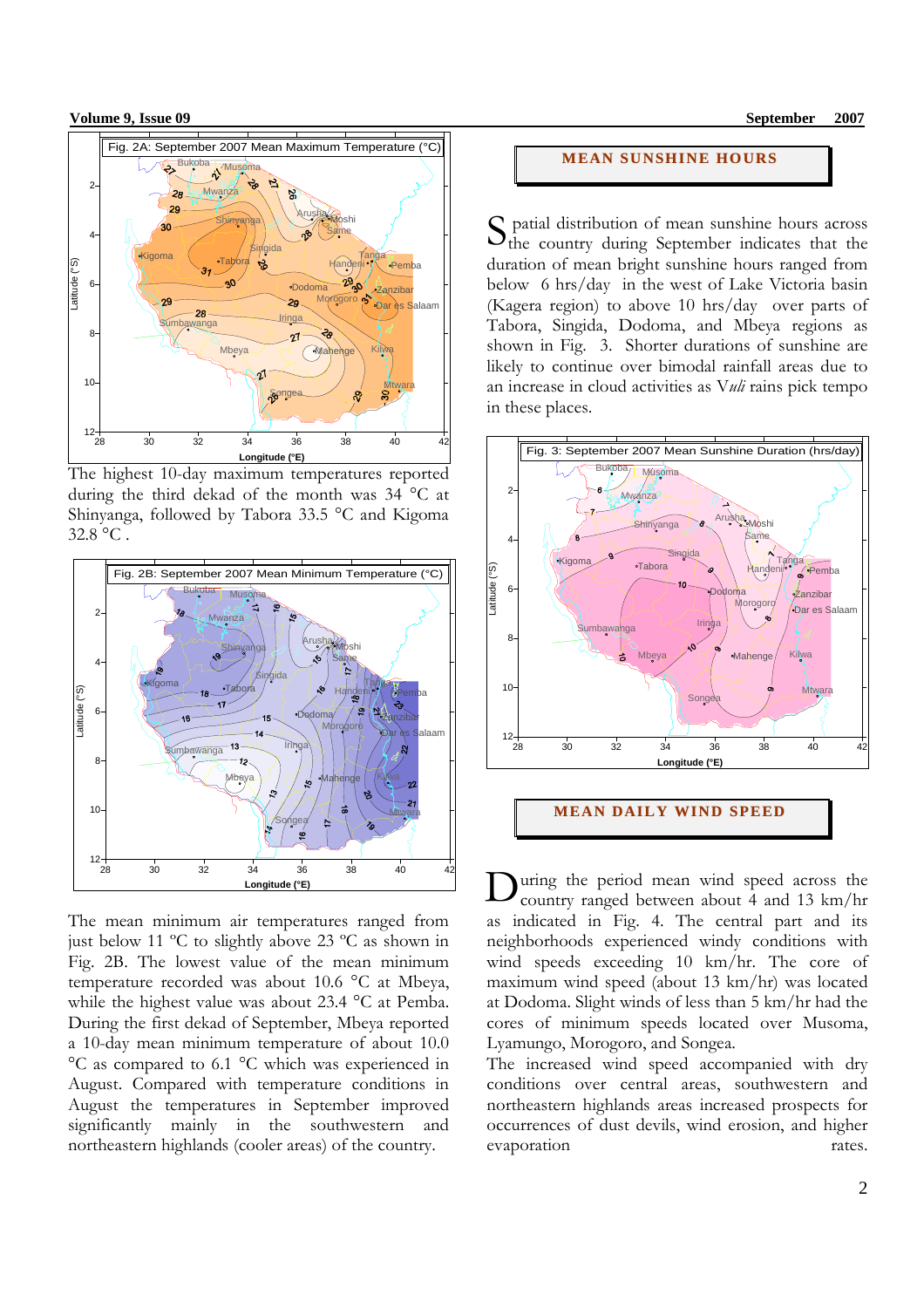

# **SATELLITE INFORMATION**

Figure 5 depicts the mean vegetation greening<br>condition during the third dekad of September. condition during the third dekad of September.



*Figure 5:* Normalized Difference Vegetation Index (NDVI) from METEOSAT satellite sensor as depicted during third dekad of September 2007.

In dekad 3 September 2007, the satellite depicted NDVI between very low to low indices over much of the country, mainly the northeastern highlands (Arusha, Manyara, and Kilimanjaro regions), Lake

# Victoria basin (Shinyanga region), western (northern part of Tabora region), and central (Dodoma and Singida regions), western Mbeya and Iringa regions. Most of these areas that have depicted very low vegetation conditions are high potential areas for livestock, thus pasture supply has become low due to prevailing seasonal dry conditions.

The vegetation seemed better (high to very high indices) mainly over eastern Lake Victoria basin, costal belt, Morogoro and northern Kigoma.

#### **AGROMETEOROLOGI CAL SUMMARY**

Onset of the short rains over the Lake Victoria<br>basin and northern coast has improved soil basin and northern coast has improved soil moisture and farmers have taken up the opportunity to finalize land preparations and started planting the short rains season crop.

Growth of cassava and sweet potatoes over several areas across the country was progressing well at various stages, while market supply for both crops was good.

Pasture conditions and water availability for livestock and wildlife are decreasing in supply over the central, western, and southern areas as the dry season continued but are set to improve over northern, northeastern highlands as the short rains continue.

#### **HYDROMETEOROLOGICAL SUMMARY**

 $\mathbf{W}$ ater levels in lakes and dams, and water flows in rivers in the bimodal rainfall areas are expected rivers in the bimodal rainfall areas are expected to improve following the onset of the *Vuli* rains. Elsewhere, more decrease in water levels is anticipated in October due to prevailing seasonal dry conditions. However, water for domestic and industrial purposes should be used sparingly.

## **ENVI RONMENTAL SUMMARY**

Temperatures are rising and windy conditions are<br>declining. Fire bazards (bush and wildfires in declining. Fire hazards (bush and wildfires in

#### **Volume 9, Issue 09** September 2007